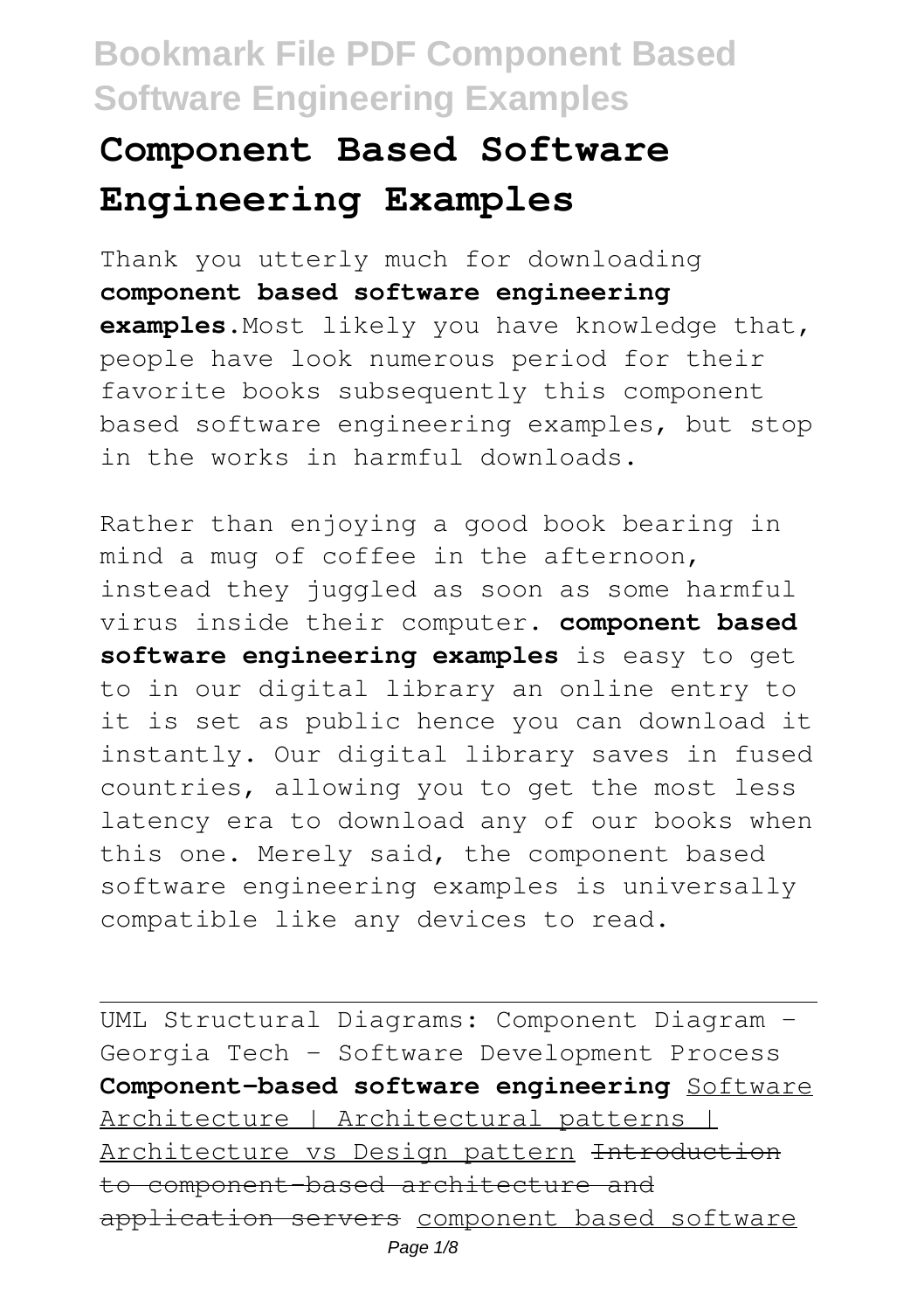engineering Component based Software Engineering module 1 By Eman Saleh AlMaghary Component Reusability

Angular 6 Basics 2 - Component Based Model Component based model in Software Engineering *Component-based Design System and Development Component based software development | Software Engineering | Hindi - Urdu* Component Based Architecture - Part 1 Basic concepts of web applications, how they work and the HTTP protocol **Service Oriented Architecture**

What is Middleware? Service Oriented Architecture Explained*What is a microservice architecture and it's advantages?* High Level Design and Software Architecture Best Practices Introduction to Service Oriented Architecture - SOA URIs, URLs, and URNs + Difference between URI and URL | URL Explained *Software Architecture Software Design Patterns and Principles (quick overview)* Software Architecture - One Tier, Two Tier, Three Tier \u0026 N Tier Architecture

Component-based software engineering | Wikipedia audio article**032 CSE312 Software Engineering - Component-based Software Engineering CBSE - Lecture 12** Service-Oriented Architecture Component Based Software Development *Hidden Risks of Component-Based Software Development* **Service-Oriented Architecture -SOA | Software/Web Application Architecture** *Component Based Development (CH-10)* Component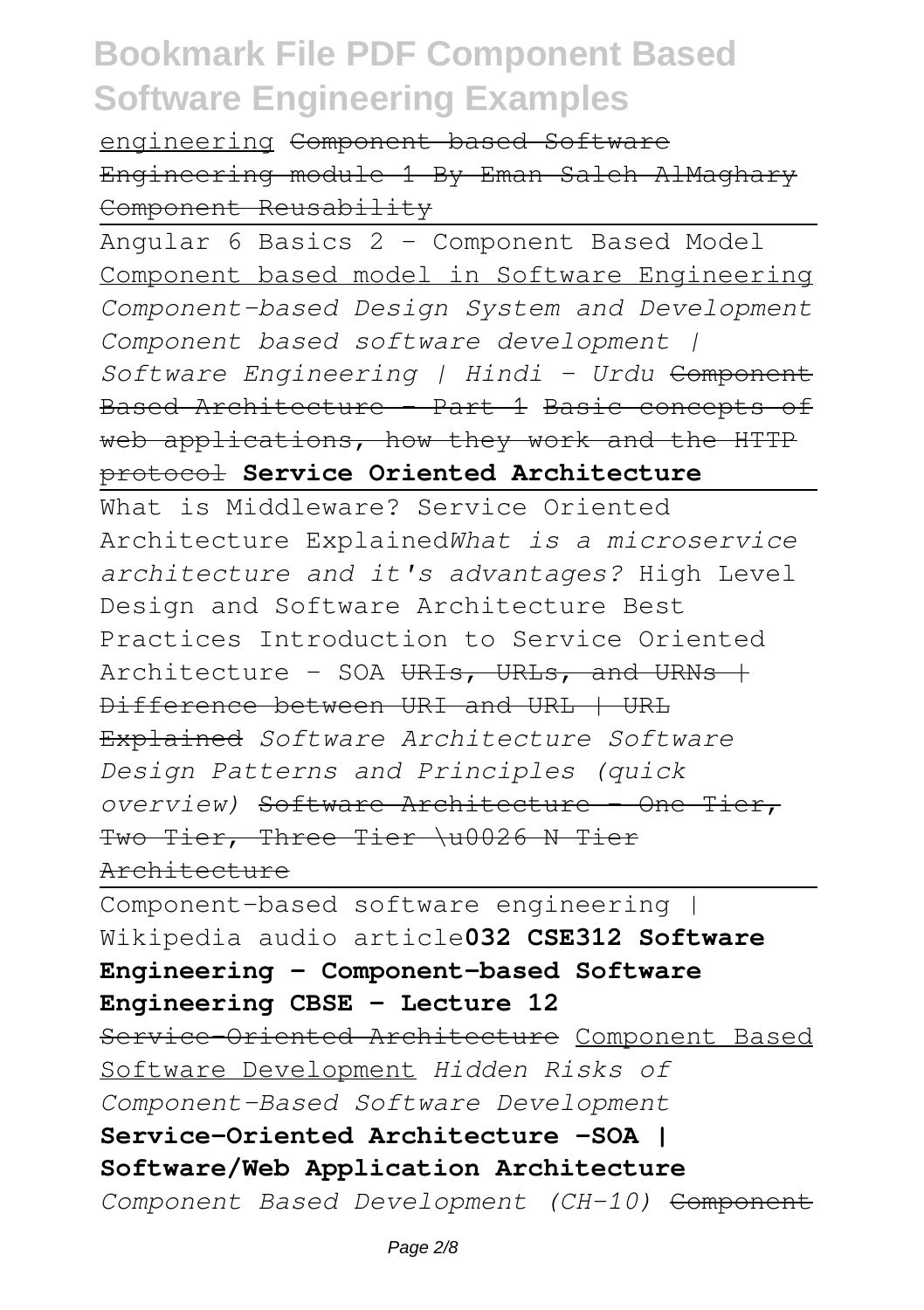Based Software Engineering. *Component Based Software Engineering Examples* Component-based software engineering. An example of two components expressed in UML 2.0. The checkout component, responsible for facilitating the customer's order, requires the card processing component to charge the customer's credit/debit card (functionality that the latter provides ). Component-based software engineering ( CBSE ), also called components-based development ( CBD ), is a branch of software engineering that emphasizes the separation of concerns with respect to the wide ...

*Component-based software engineering - Wikipedia*

©Ian Sommerville 2004 Software Engineering, 7th edition. Chapter 19 Slide 17 Component models A component model is a definition of standards for component implementation, documentation and deployment. Examples of component models • EJB model (Enterprise Java Beans) • COM+ model (.NET model) • Corba Component Model

*Component-based software engineering* How is a Component-Based Process Model Used? There are many descriptions out there that detail the steps needed in a component-based process model, particularly from a software engineering ...

*Component-Based Model: Definition, Uses &* Page 3/8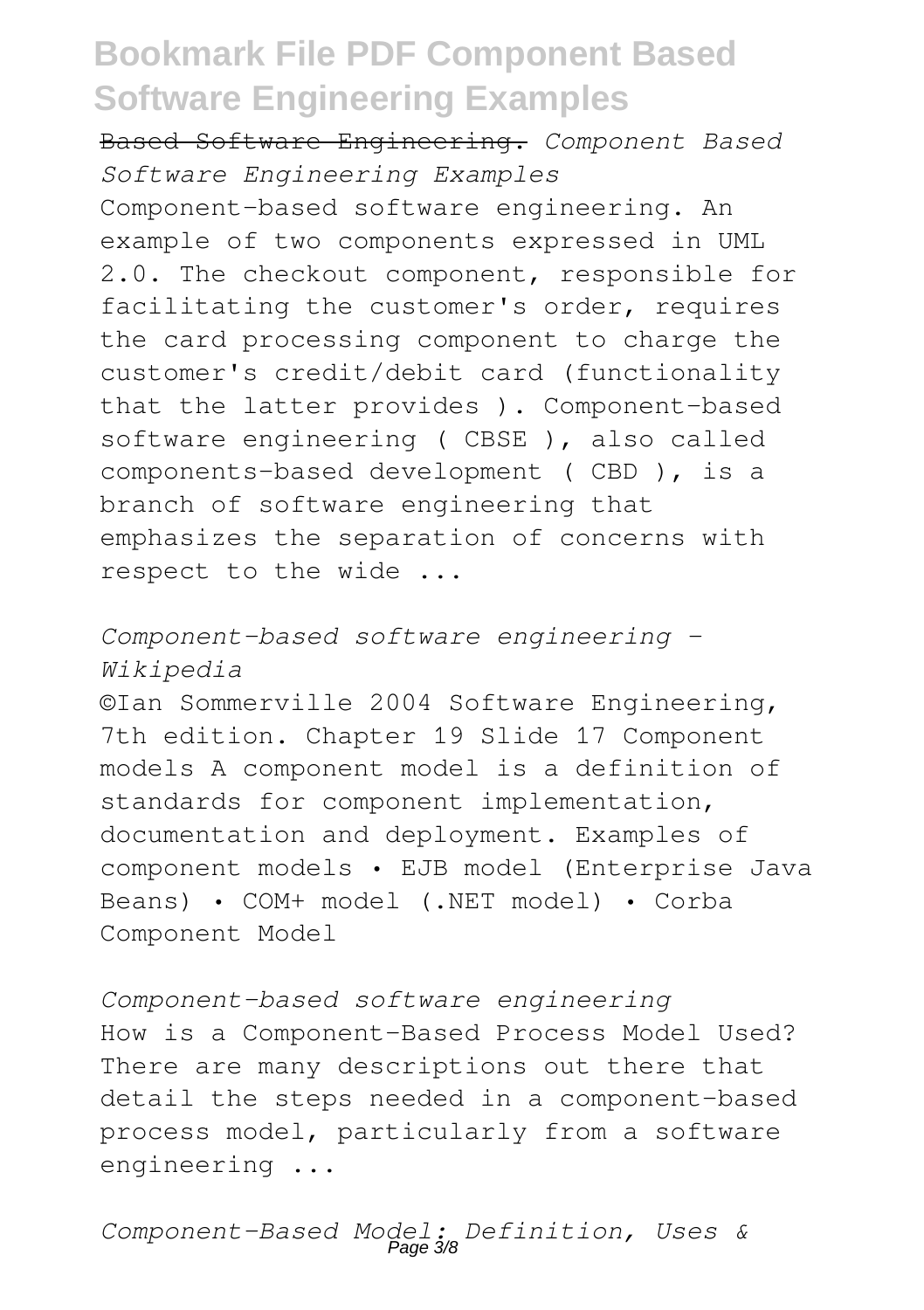*Examples | Study.com*

Component-based software engineering (CBSE) can be defined as an approach to software development that relies on software reuse. It aims at reducing costs of building software through developing different components and integrating them to a well-defined software architecture.

*Component-based Software Engineering - Kreatx* A service is a component that is deployed independently. For example, a bank might deploy a market data service to cloud infrastructure. This service would provide stock market data to a variety of stock trading systems and applications. Services allow for extremely resilient applications. For example, if an application doesn't get a response from a service, it can try again and be directed to a completely different instance.

#### *7 Examples of Software Components - Simplicable*

The primary objective of component-based architecture is to ensure component reusability. A component encapsulates functionality and behaviors of a software element into a reusable and self-deployable binary unit. There are many standard component frameworks such as COM/DCOM, JavaBean, EJB, CORBA, .NET, web services, and grid services.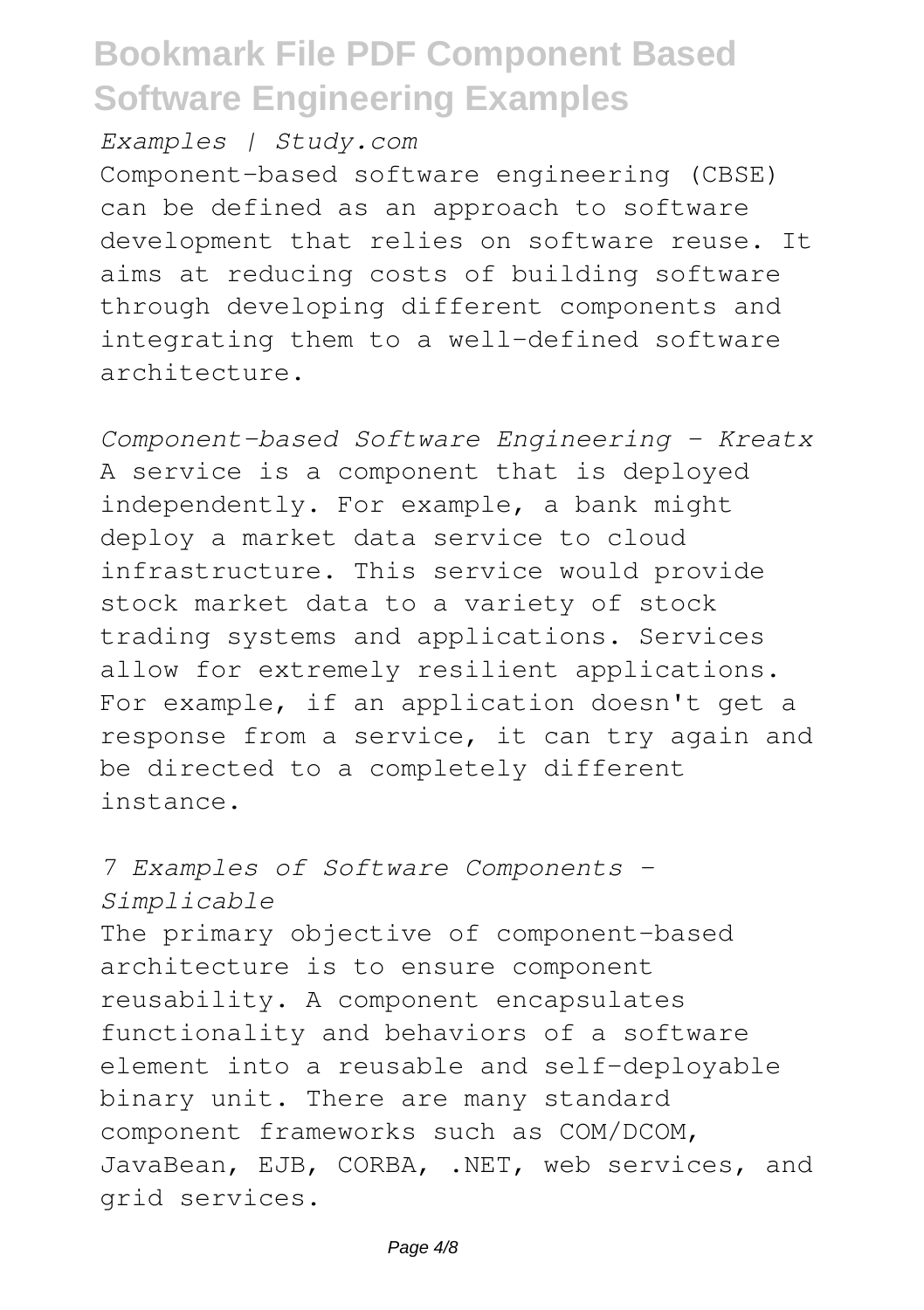*Component-Based Architecture - Tutorialspoint* These integrated parts are known as components. Component-based development techniques consist of non-conventional development routines, including component evaluation, component retrieval, etc. It is important that the CBD is carried out within a middleware infrastructure that supports the process, for example, Enterprise Java Beans.

*What is Component-Based Development (CBD)? - Definition ...*

Component-based software development approach is based on the idea to develop software systems by selecting appropriate off-theshelf components and then to assemble them with a well-defined software architecture. Component-based software engineering (CBSE) is a branch of software engineering

*COMPONENT BASED DEVELOPMENT - arXiv* Component-based software engineering Last updated February 14, 2020 An example of two components expressed in UML 2.0. The checkout component, responsible for facilitating the customer's order, requires the card processing component to charge the customer's credit/debit card (functionality that the latter provides).

*Component-based software engineering - WikiMili, The Best ...* Software Component and Its Elements Bill Councill George T. Heineman 1.1 Introduction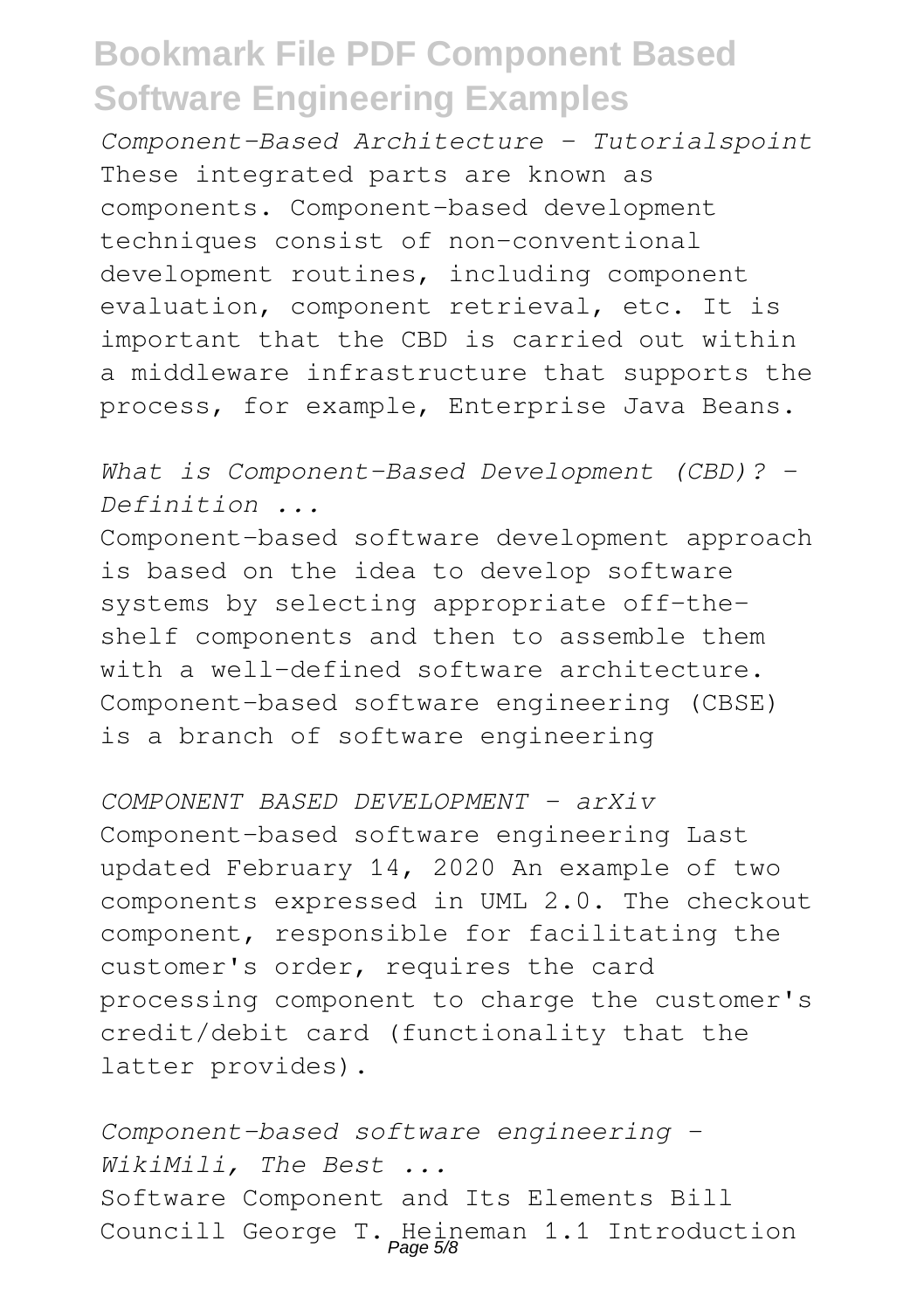The goal of this chapter is to rigorously define terms that describe the best practices of component-based software engineering (CBSE). We will develop and describe in detail the term software component and its constituent elements to provide clear ...

#### *Definition of a Software Component and Its Elements*

An example is electronic engineering, where small electronic components like diodes, resistors and transistors are not designed for a single application but for numerous and different ones. They can be composed on circuit boards to larger integrated circuits  $(IC)$ .

#### *Computer Programming/Component based software development ...*

component-based software engineering (CBSE) and model-driven development (MDD). CBSE focuses on the construction of systems from existing software modules called components, and makes a clear distinction between developing a component and developing a system.

#### *A comparison of component-based software engineering and ...* ConceptDraw is rapid and powerful network diagram drawing software with rich examples, templates, design objects and stencils. Component Based Software Engineering Examples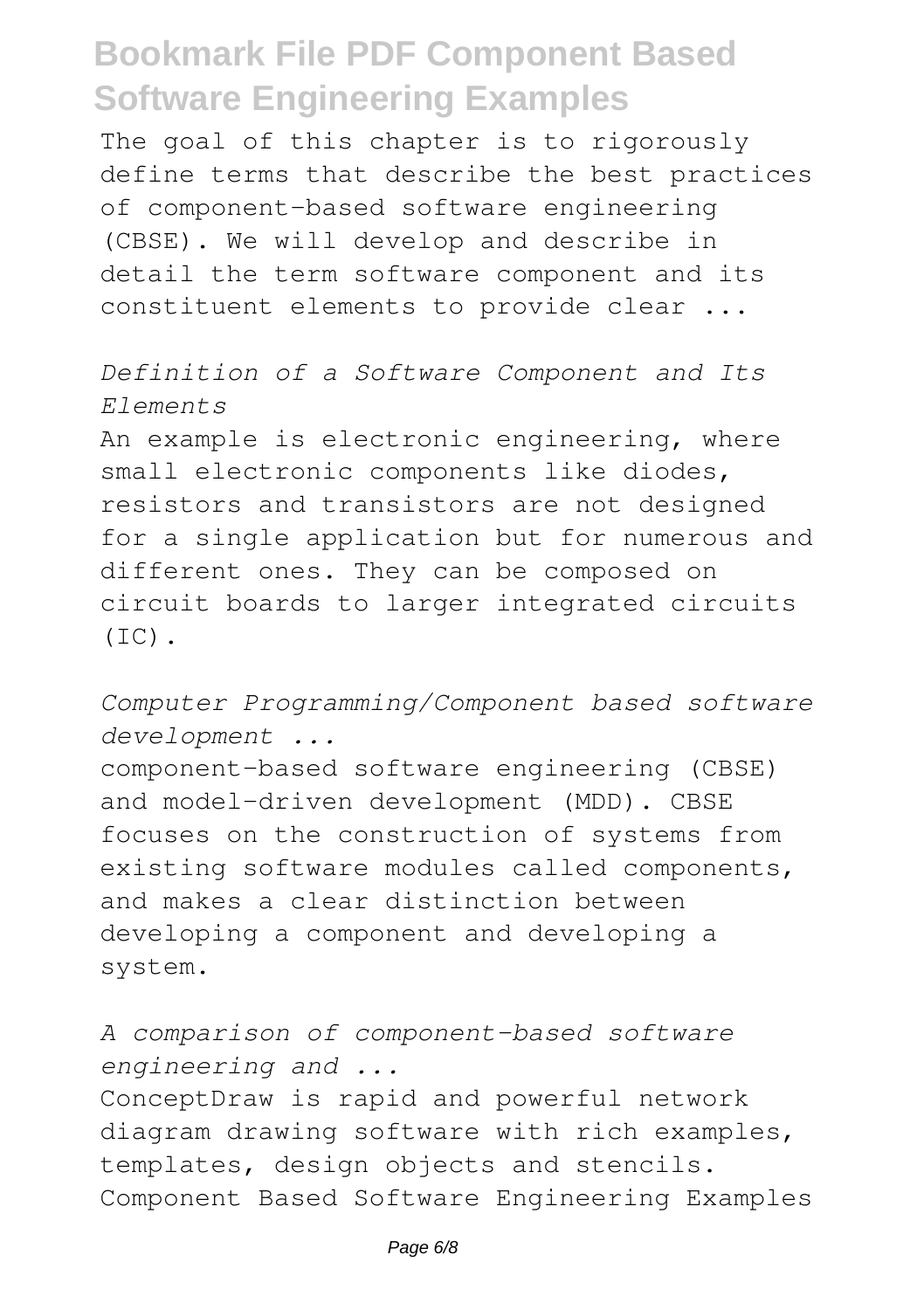*Draw Network Diagram based on Templates and Examples ...*

Component-based software engineering (CBSE), also called components-based development (CBD), is a branch of software engineering that emphasizes the separation of concerns with respect to the wide-ranging functionality available throughout a given software system.

*Component-based software engineering - Hyperleap*

Component & Interface design - Tutorial to learn Component & Interface design in Software Engineering in simple, easy and step by step way with examples and notes. Covers topics like Component design introduction, Components view, Class-based design components, User Interface design, Golden Rules, WebApp Interface design etc.

#### *Component and Interface design in Software Engineering*

Component Based Software Engineering (CBSE) has gained popularity in last few decades because of increasing demand of complex and up to date software. It has provided a cost effective, fast and modular approach for developing complex software with reduced delivery time. Actively reusing designs or code allows taking advantage of the investment ...

*Component Based Software Development Life* Page 7/8